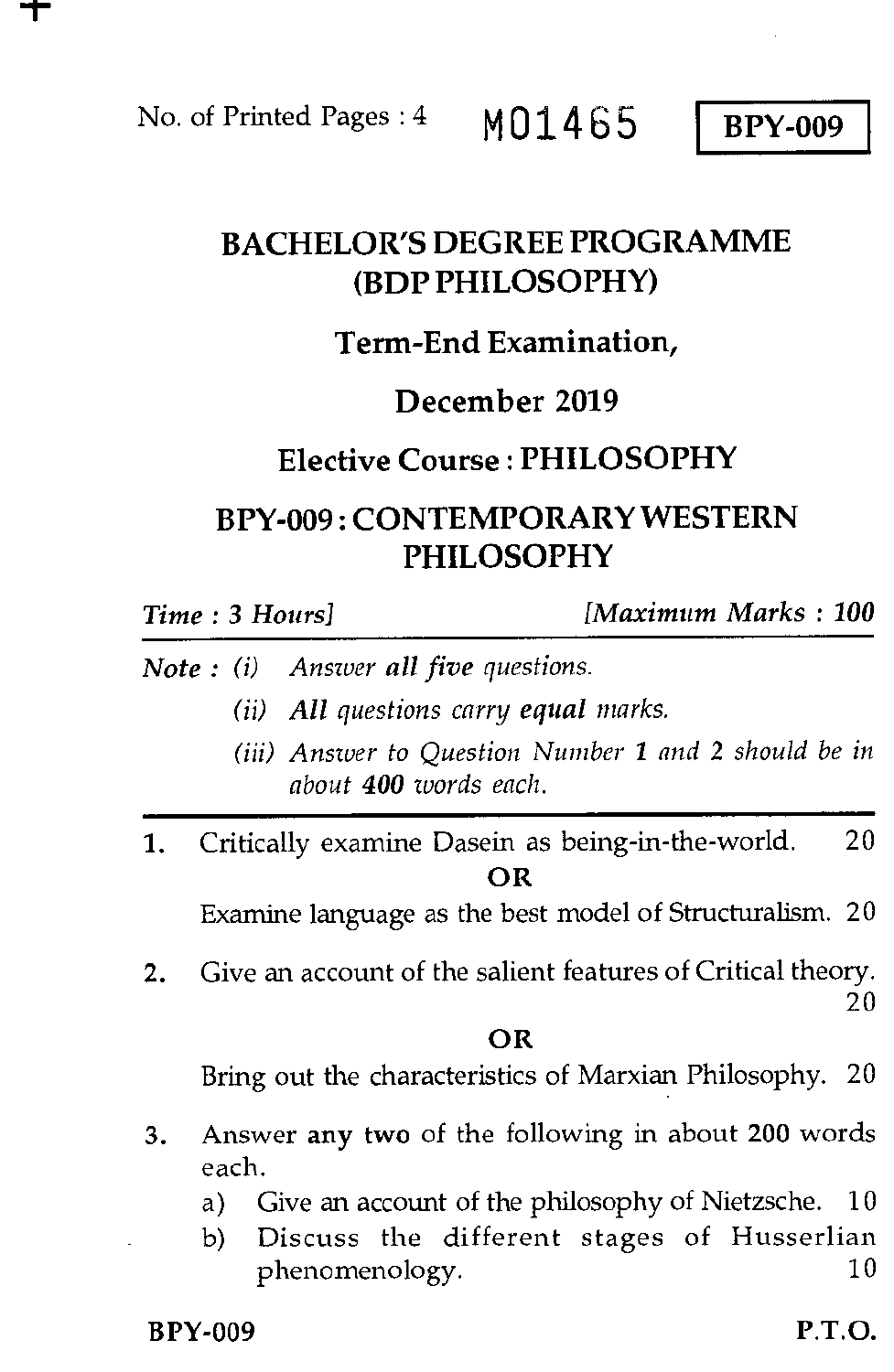c) Explain the theory of language games according to Wittgenstein.  $10$  ┱

d) Give an account of the philosophy of Gabriel Marshall. 10

4. Answer any four of the following in about 150 words each.

- a) Explain briefly historical materialism.<br>b) Distinguish between synchronic and displaced
- b) Distinguish between synchronic and diachronic linguistics. 5
- c) Briefly explain how Heidegger presents the question of the Divine.  $\frac{5}{5}$
- d) Explain briefly the psychological stages of development. 5
- e) Describe the characteristics of Modern Age.  $5$ <br>f) Give a brief account of enistemological
- account of epistemological hermeneutics. The contraction of the contraction of the contraction of the contraction of the contraction of the contraction of the contraction of the contraction of the contraction of the contraction of the contraction of
- 5. Write short notes on any five of the following in about 100 words each :

| a)           | Epoche                        |   |
|--------------|-------------------------------|---|
|              | b) Eternal recurrence         |   |
| C)           | Alienation                    |   |
| $\mathbf{d}$ | Category mistake              |   |
|              | e) Fusion of horizons         | 4 |
| f            | Moderation and Reconciliation |   |
| g)           | Intentional facts             |   |
|              | h) Sartre notion of freedom   |   |
|              |                               |   |

+.0-0.4-44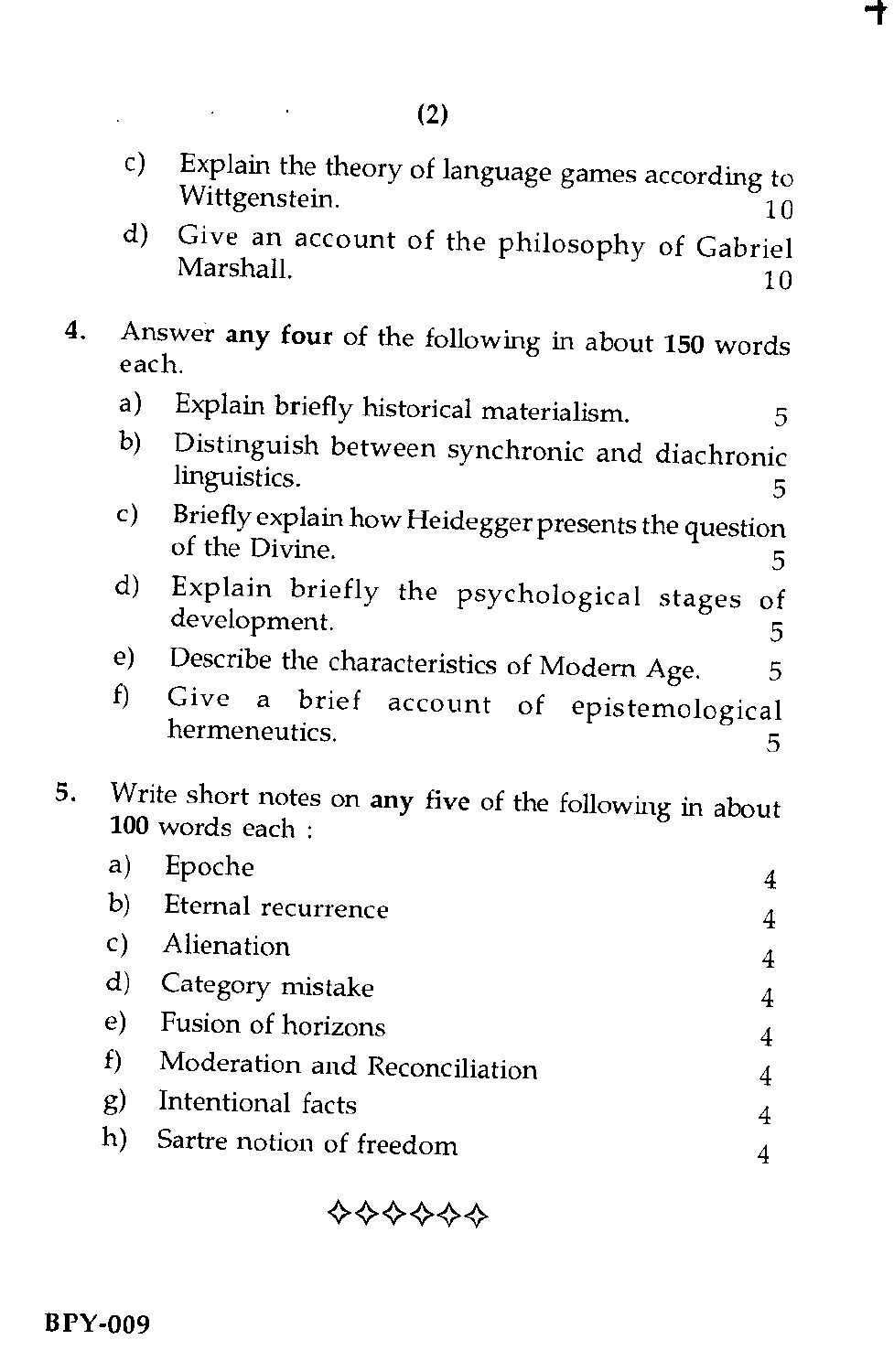P.T.O.

 $(3)$ 

बी.पी.वाई.-009

[अधिकतम अंक : 100

# स्नातक उपाधि कार्यक्रम (बी.डी.पी. दर्शनशास्त्र) सत्रांत परीक्षा.

# **दिसंबर 2019**

# ऐच्छिक पाठ्यक्रम: दर्शनशास्त्र

बी.पी.वाई.-009 : समकालीन पाश्चात्य दर्शन

समय : 3 घण्टे 1

- (i) सभी पाँच प्रश्नों के उत्तर दीजिए। नोट :
	- (ii) **सभी** प्रश्नों के अंक समान है।
	- (iii) प्रश्न संख्या 1 और 2 में प्रत्येक का उत्तर लगभग 400 शब्दों में दीजिए।
- $\mathbf{1}$ . विश्व में स्थित सत् के रूप में मानव–अस्तित्व का आलोचनात्मक परीक्षण कीजिए। 20

#### अथवा

संरचनावाद के सर्वोत्तम प्रतिरूप (Model) के रूप में भाषा का परीक्षण कीजिए। 20

आलोचनात्मक सिद्धान्त की मुख्य विशेषताओं पर प्रकाश डालिए। 20  $2.$ अथवा

मार्क्सवादी दर्शन के मुख्य लक्षणों का विवरण प्रस्तुत कीजिए। 20

- निम्नलिखित में से किन्हीं दो प्रश्नों के उत्तर दीजिए। प्रत्येक प्रश्न का उत्तर  $3<sub>1</sub>$ लगभग 200 शब्दों में दीजिए।
	- क) नित्से के दर्शन का विवरण प्रस्तुत कीजिए।  $10$
	- ख) हसरर्ल के संवृप्तिशास्त्र की विभिन्न अवस्थाओं पर चर्चा कीजिए।

 $10$ 

**BPY-009**